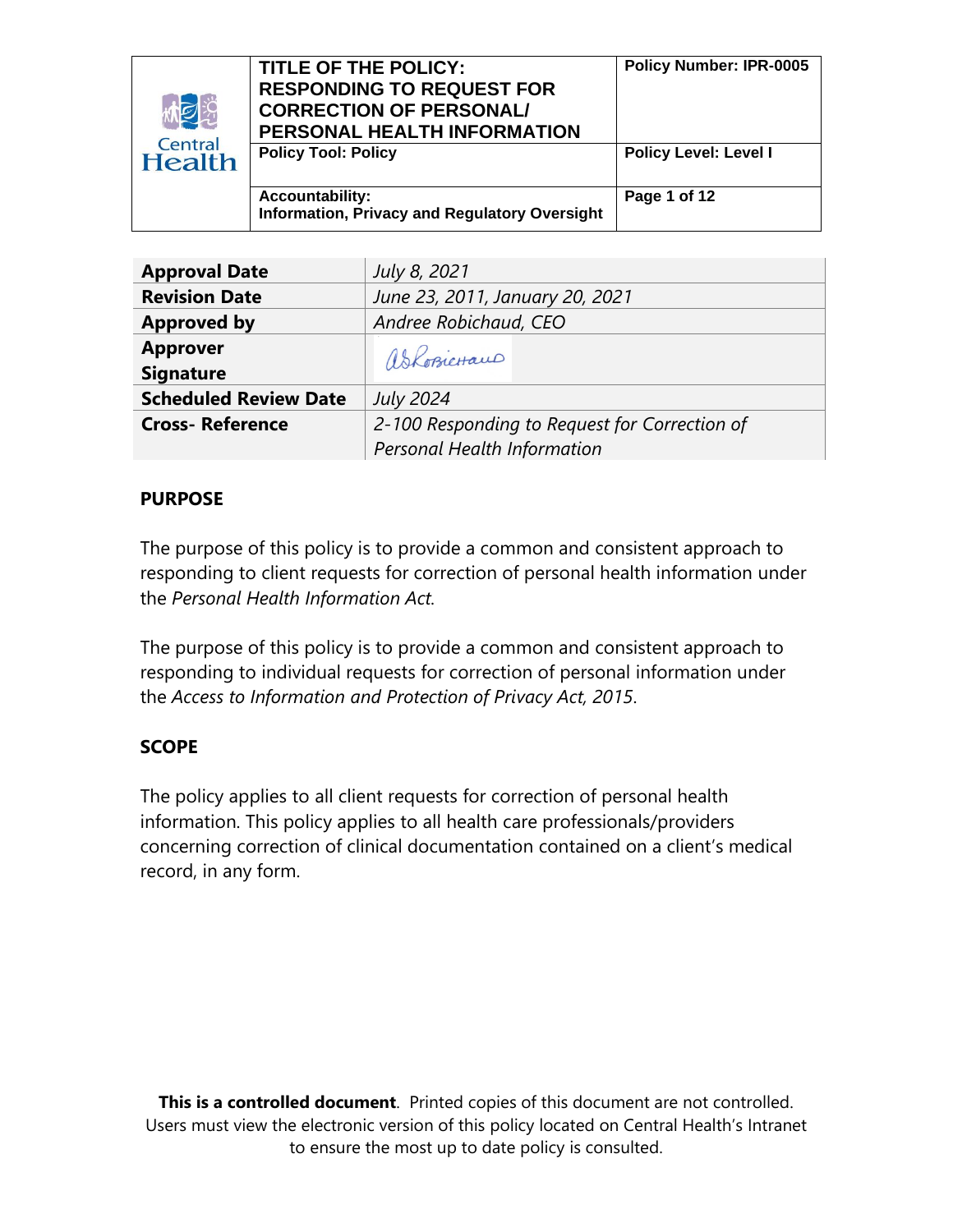| 林园<br>Central | TITLE OF THE POLICY:<br><b>RESPONDING TO REQUEST FOR</b><br><b>CORRECTION OF PERSONAL/</b><br>PERSONAL HEALTH INFORMATION | <b>Policy Number: IPR-0005</b> |
|---------------|---------------------------------------------------------------------------------------------------------------------------|--------------------------------|
| <b>Health</b> | <b>Policy Tool: Policy</b>                                                                                                | <b>Policy Level: Level I</b>   |
|               | <b>Accountability:</b><br><b>Information, Privacy and Regulatory Oversight</b>                                            | Page 2 of 12                   |

## **DEFINITIONS**

| Annotation         | Annotate the personal health information with the correction<br>that was requested and not made and, where reasonably |  |  |
|--------------------|-----------------------------------------------------------------------------------------------------------------------|--|--|
|                    | possible, notify a person to whom the information was                                                                 |  |  |
|                    | disclosed within the 12-month period immediately preceding                                                            |  |  |
|                    | the request for correction of the notation, unless Central                                                            |  |  |
|                    | Health reasonably expects that the notation will not have an                                                          |  |  |
|                    |                                                                                                                       |  |  |
|                    | impact on the ongoing provision of health care.                                                                       |  |  |
| <b>Client</b>      | $\,$ A person who avails of the services of an authority, and includes                                                |  |  |
|                    | a client, patient and/or resident.                                                                                    |  |  |
| Correction         | Where a custodian has granted an individual access to a record                                                        |  |  |
|                    | of his or her personal health information and the individual                                                          |  |  |
|                    | believes that the record is inaccurate or incomplete, he or she                                                       |  |  |
|                    | may request the custodian to correct the information.                                                                 |  |  |
| <b>Disclose</b>    | To make the information available or to release it but does not                                                       |  |  |
|                    | include a use of the information and "disclosure" has a                                                               |  |  |
|                    | corresponding meaning.                                                                                                |  |  |
| <b>Health Care</b> | A person, including a corporation, that is licensed or registered                                                     |  |  |
| Professional       | to provide health care by a body authorized to regulate a health                                                      |  |  |
|                    | care professional under one of the following enumerated Acts                                                          |  |  |
|                    | but does not include an employee of a health care professional                                                        |  |  |
|                    | when acting in the course of his or her employment:                                                                   |  |  |
|                    | Chiropractors Act,<br>$\bullet$                                                                                       |  |  |
|                    | Dental Act,                                                                                                           |  |  |
|                    | Denturists Act, 2005,                                                                                                 |  |  |
|                    | Dieticians Act,                                                                                                       |  |  |
|                    | Dispensing Opticians Act, 2005,                                                                                       |  |  |
|                    | Hearing Aid Practitioners Act,<br>$\bullet$                                                                           |  |  |
|                    | Licensed Practical Nurses Act, 2005,<br>$\bullet$                                                                     |  |  |
|                    | Massage Therapy Act, 2005,<br>$\bullet$                                                                               |  |  |
|                    | Medical Act, 2005,                                                                                                    |  |  |
|                    | Occupational Therapists Act, 2005,                                                                                    |  |  |
|                    |                                                                                                                       |  |  |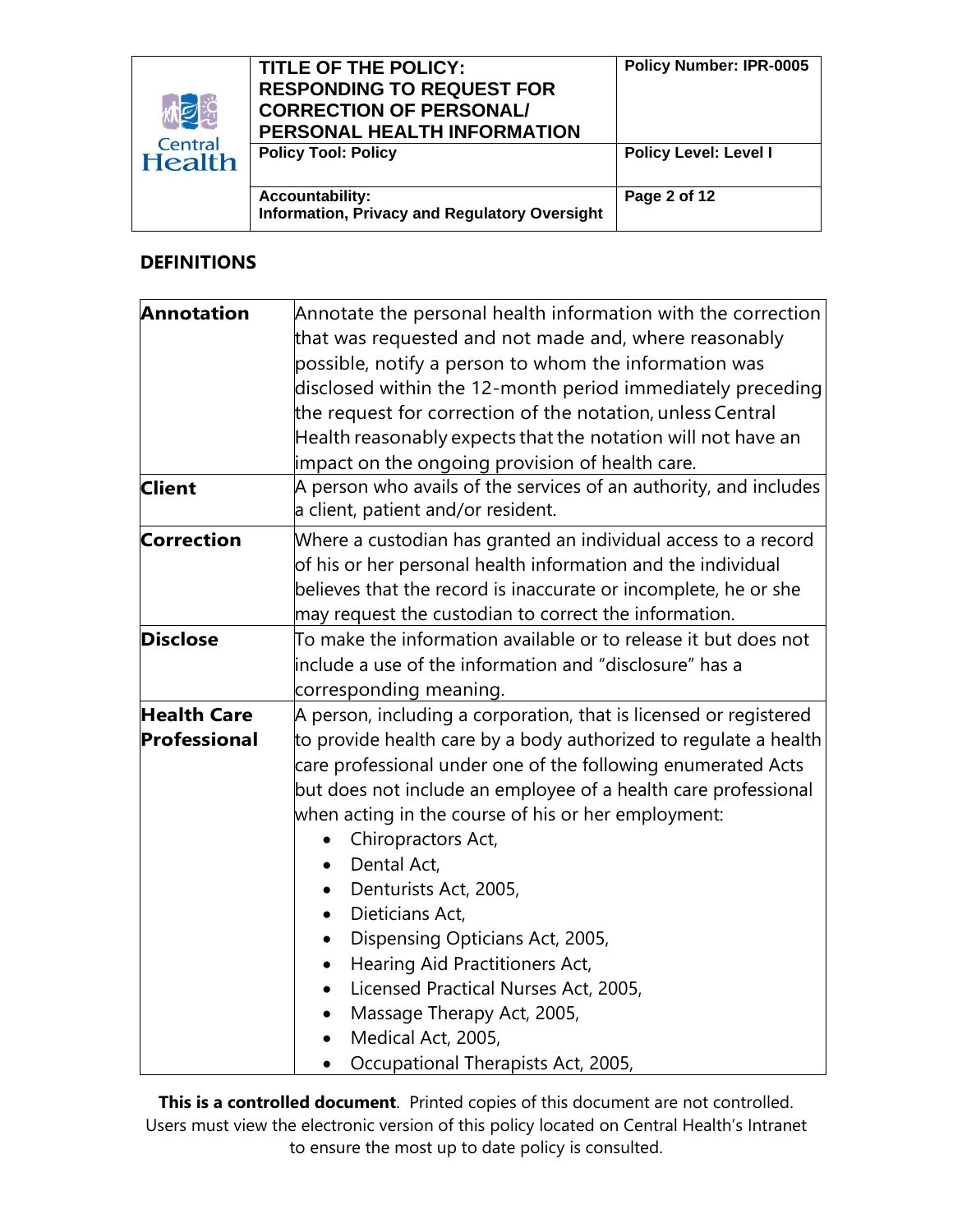| $M$ $\geq$<br>Central<br>Health | TITLE OF THE POLICY:<br><b>RESPONDING TO REQUEST FOR</b><br><b>CORRECTION OF PERSONAL/</b><br>PERSONAL HEALTH INFORMATION<br><b>Policy Tool: Policy</b> | <b>Policy Number: IPR-0005</b><br><b>Policy Level: Level I</b> |
|---------------------------------|---------------------------------------------------------------------------------------------------------------------------------------------------------|----------------------------------------------------------------|
|                                 | <b>Accountability:</b><br><b>Information, Privacy and Regulatory Oversight</b>                                                                          | Page 3 of 12                                                   |

| Optometry Act, 2012,<br>$\bullet$                                               |  |
|---------------------------------------------------------------------------------|--|
| Pharmacy Act, 2012,                                                             |  |
| Physiotherapy Act, 2006,                                                        |  |
|                                                                                 |  |
| Psychologists Act, 2005,                                                        |  |
| Registered Nurses Act, and                                                      |  |
| Social Workers Association Act.                                                 |  |
| The following health professions are subject to the Health                      |  |
| Professions Act:                                                                |  |
| Acupuncturists                                                                  |  |
| Audiologists                                                                    |  |
| Dental Hygienists<br>$\bullet$                                                  |  |
| <b>Medical Laboratory Technologists</b>                                         |  |
| <b>Medical Imaging Technologists</b>                                            |  |
| Midwives<br>$\bullet$                                                           |  |
| <b>Respiratory Therapists</b>                                                   |  |
| Speech Language Pathologists                                                    |  |
| A person, other than a health care professional, who is paid by                 |  |
| MCP, another insurer or person, whether directly or indirectly or               |  |
| in whole or in part, to provide health care services to an                      |  |
| individual.                                                                     |  |
| <b>Personal Health</b> dentifying information in oral or recorded form about an |  |
| lindividual that relates to:                                                    |  |
| information concerning the physical or mental health of                         |  |
| the individual, including information respecting the                            |  |
| individual's health care status and history and the health                      |  |
| history of the individual's family;                                             |  |
| the provision of health care to the individual, including                       |  |
| information respecting the person providing the health                          |  |
| care;                                                                           |  |
| the donation by an individual of a body part or any                             |  |
| bodily substance, including information derived from                            |  |
| the testing or examination of a body part or bodily                             |  |
| substance;                                                                      |  |
|                                                                                 |  |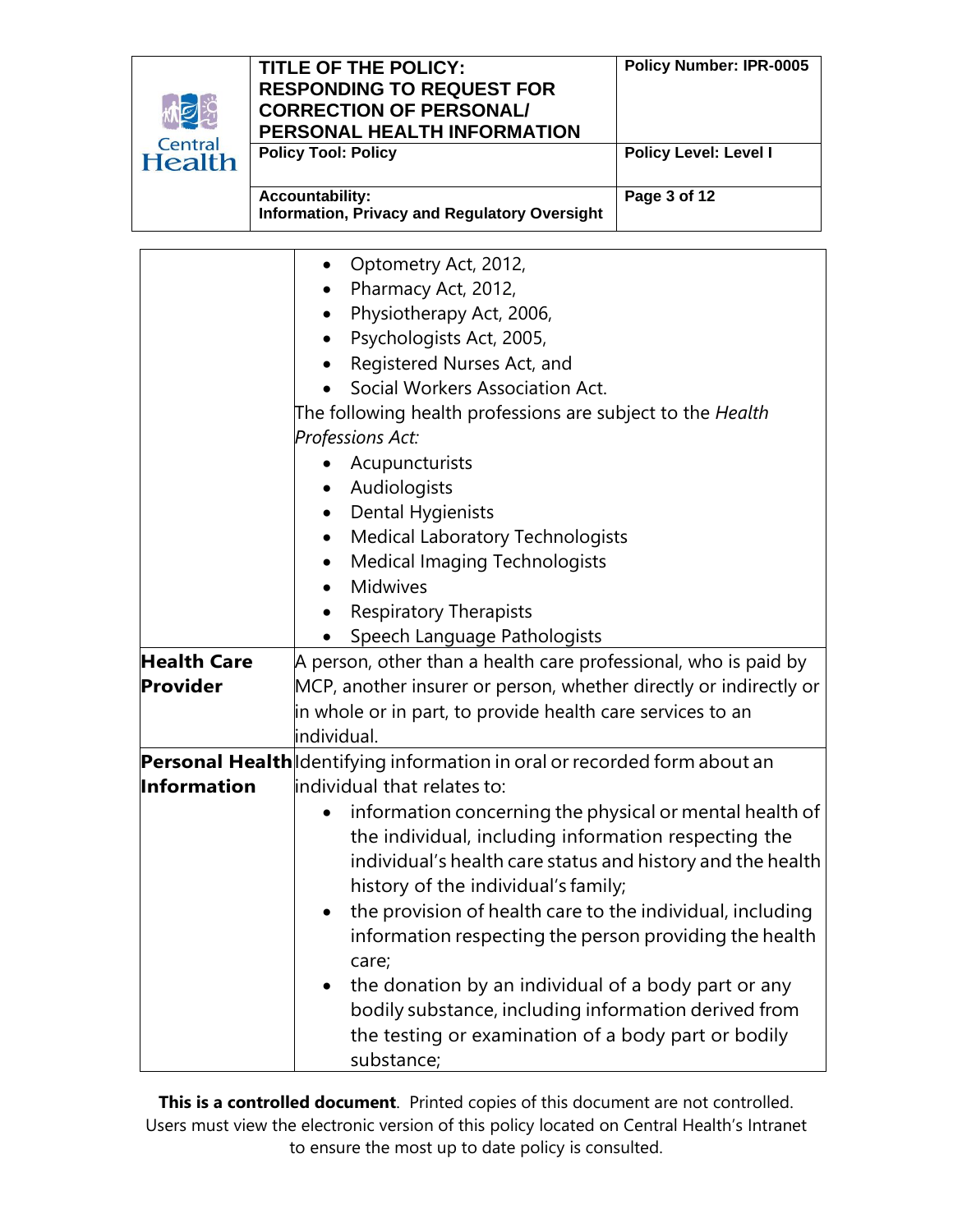

#### **TITLE OF THE POLICY: RESPONDING TO REQUEST FOR CORRECTION OF PERSONAL/ PERSONAL HEALTH INFORMATION Policy Tool: Policy Policy Level: Level I**

**Accountability: Information, Privacy and Regulatory Oversight Page 4 of 12**

|             | registration information;<br>$\bullet$                                         |  |
|-------------|--------------------------------------------------------------------------------|--|
|             | payments or eligibility for a health care program or                           |  |
|             | service in respect of the individual, including eligibility for                |  |
|             | coverage under an insurance or payment arrangement                             |  |
|             | with respect to health care;                                                   |  |
|             | an individual's entitlement to benefits under or                               |  |
|             | participation in a health care program or service;                             |  |
|             | information about the individual that is collected in the                      |  |
|             | course of, and is incidental to, the provision of a health                     |  |
|             | care program or service or payment for a health care                           |  |
|             | program or service;                                                            |  |
|             | a drug as defined in the Pharmacy Act, a health care aid,                      |  |
|             | device, product, equipment or other item provided to an                        |  |
|             | individual under a prescription or other authorization                         |  |
|             | issued by a health care professional; or                                       |  |
|             | the identity of a person's representative as defined in<br>$\bullet$           |  |
|             | Section 7 of the Personal Health Information Act.                              |  |
| Personal    | Recorded information about an identifiable individual                          |  |
| Information |                                                                                |  |
|             | including:<br>(i) the individuals name, address, or telephone number;          |  |
|             | (ii) the individual's race, national or ethnic origin,                         |  |
|             | color, or religious or political beliefs or                                    |  |
|             | associations;                                                                  |  |
|             | (iii) the individual's age, sex, sexual orientation,                           |  |
|             | marital status or family status;                                               |  |
|             | (iv) an identifying number, symbol or other                                    |  |
|             | particular assigned to the individual;                                         |  |
|             | (v) the individual's fingerprints, blood type or                               |  |
|             | inheritable characteristics;                                                   |  |
|             | (vi) information about the individual's health care status                     |  |
|             | or history, including a physical or mental disability;                         |  |
|             | information about the individual's<br>(vii)                                    |  |
|             | educational, financial, criminal, or employment                                |  |
|             | status or history;<br>the opinions of a person about the individual;<br>(viii) |  |
|             |                                                                                |  |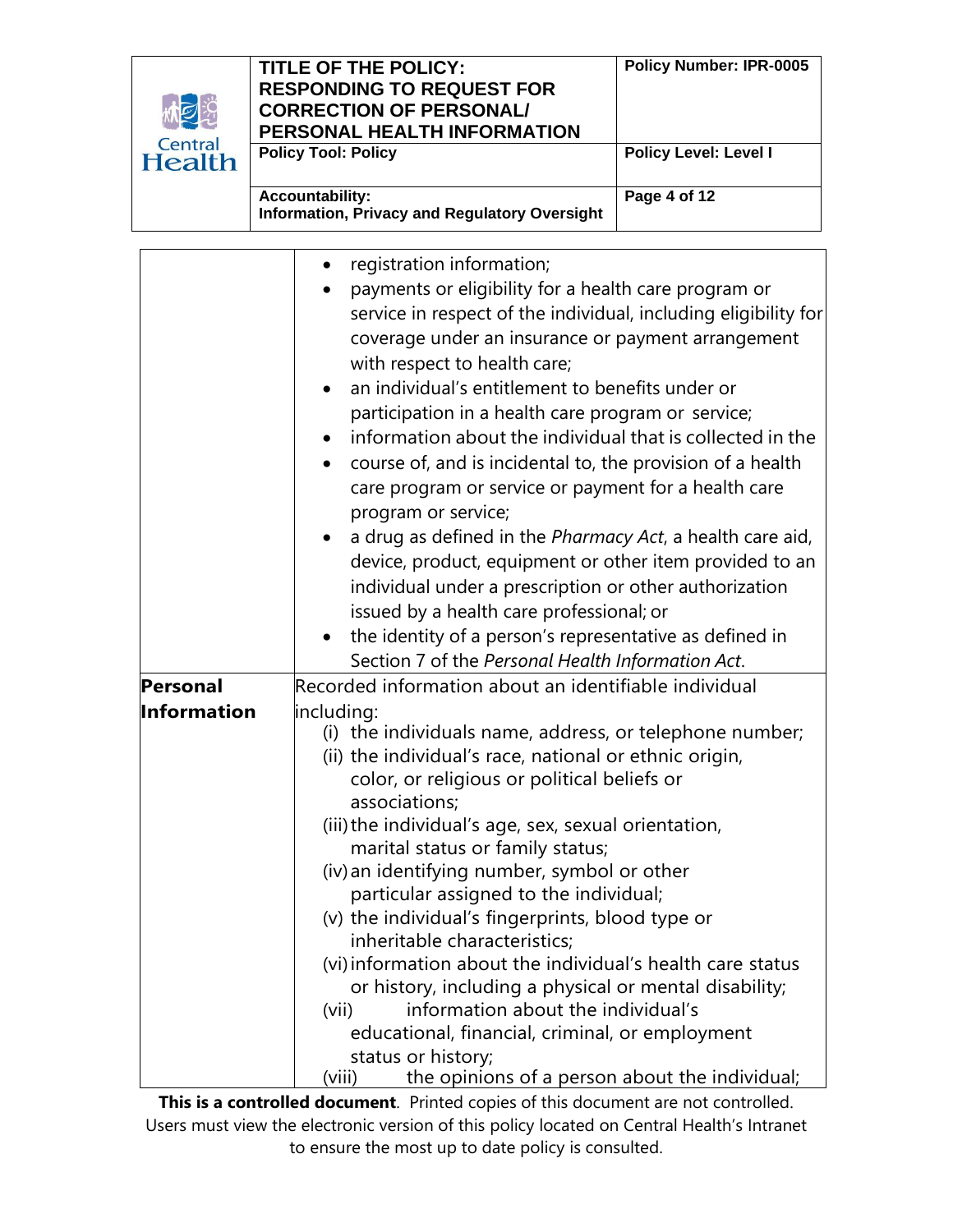

#### **TITLE OF THE POLICY: RESPONDING TO REQUEST FOR CORRECTION OF PERSONAL/ PERSONAL HEALTH INFORMATION Policy Tool: Policy Policy Level: Level I**

**Accountability: Information, Privacy and Regulatory Oversight Page 5 of 12**

|                    | and                                                                       |  |  |
|--------------------|---------------------------------------------------------------------------|--|--|
|                    | (i) the individual's personal views or opinions.                          |  |  |
| <b>Public Body</b> | Means:                                                                    |  |  |
|                    | (i) a department created under the Executive Council                      |  |  |
|                    | Act or a branch of the executive government of the province,              |  |  |
|                    | (ii) a corporation, the ownership of which, or a majority of              |  |  |
|                    | shares of which, is vested in the Crown,                                  |  |  |
|                    | (iii) a corporation, commission, board or other body, the                 |  |  |
|                    | majority of the members of which, or the majority of                      |  |  |
|                    | members of the board of directors of which, are appointed                 |  |  |
|                    | under an Act of the province, the Lieutenant-Governor in                  |  |  |
|                    | Council or a minister of the Crown,                                       |  |  |
|                    | (iv) a court established under an Act of the province, and                |  |  |
|                    | (v) the House of Assembly and committees of the House                     |  |  |
|                    | of Assembly.                                                              |  |  |
| <b>Record</b>      | Personal health information in any form that is written,                  |  |  |
|                    | photographed, recorded or stored in any manner, but does                  |  |  |
|                    | not include a computer program or a mechanism that                        |  |  |
|                    | produces records on a storage medium.                                     |  |  |
|                    | <b>Representative</b> A right or power of an individual may be exercised: |  |  |
|                    | (a) by a person with written authorization from the individual to         |  |  |
|                    | act on the individual's behalf;                                           |  |  |
|                    | (b) where the individual lacks the competency to exercise the             |  |  |
|                    | right or power or is unable to communicate, and where the                 |  |  |
|                    | collection, use or disclosure of his or her personal health               |  |  |
|                    | information is necessary for or ancillary to a "health care               |  |  |
|                    | decision", as defined in the Advance Health Care Directives Act,          |  |  |
|                    | by a substitute decision maker appointed by the individual in             |  |  |
|                    | accordance with that Act or, where a substitute decision maker            |  |  |
|                    | has not been appointed, a substitute decision maker                       |  |  |
|                    | determined in accordance with section 10 of that Act;                     |  |  |
|                    | $(c)$ by a court appointed guardian of a mentally disabled person,        |  |  |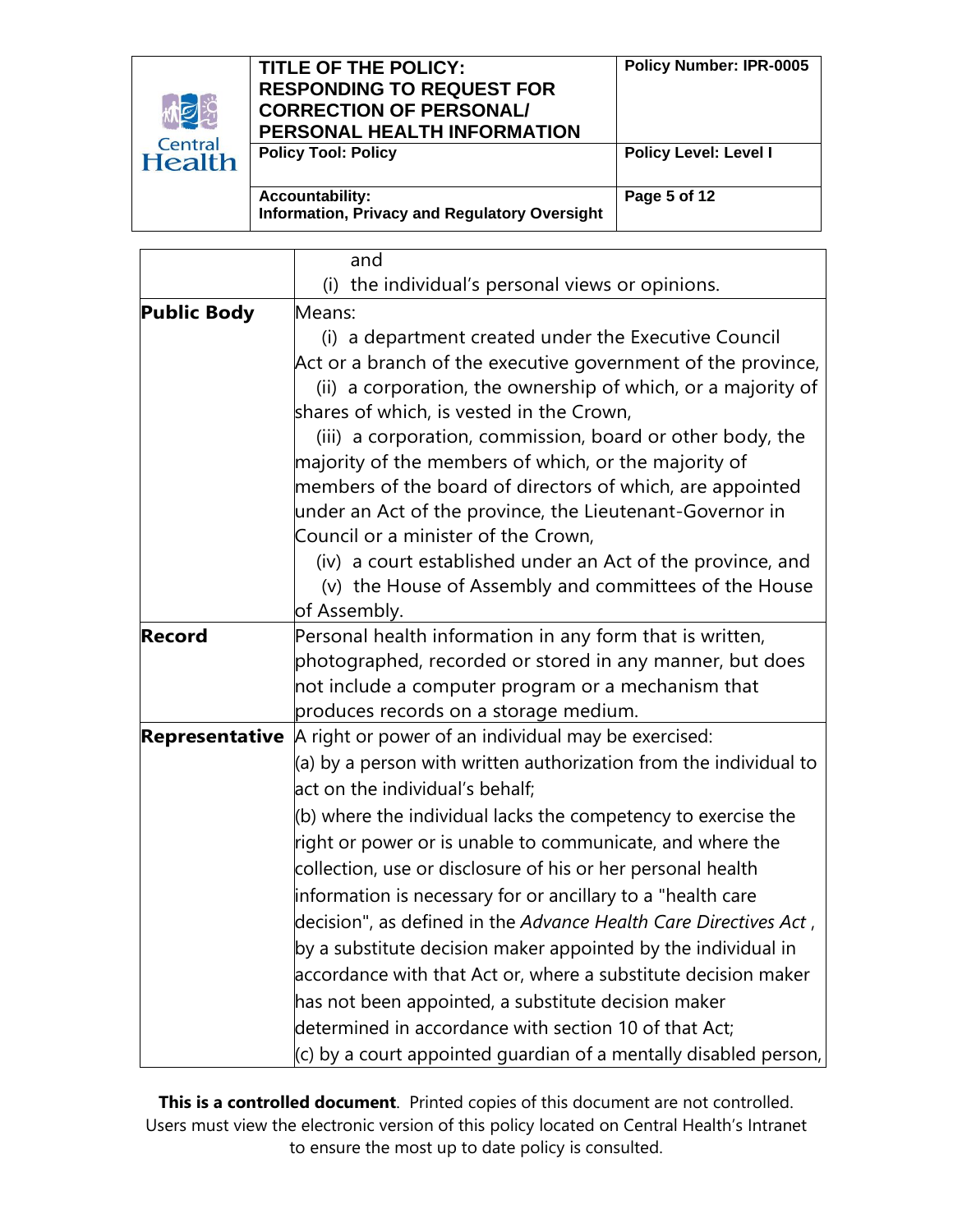

#### **TITLE OF THE POLICY: RESPONDING TO REQUEST FOR CORRECTION OF PERSONAL/ PERSONAL HEALTH INFORMATION Policy Tool: Policy Policy Level: Level I**

**Page 6 of 12**

**Accountability: Information, Privacy and Regulatory Oversight** 

| where the exercise of the right or power relates to the powers       |
|----------------------------------------------------------------------|
| and duties of the quardian;                                          |
| (d) by the parent or quardian of a minor where, in the opinion of    |
| the custodian, the minor does not understand the nature of the       |
| right or power and the consequences of exercising the right or       |
| power;                                                               |
| (e) where the individual is deceased, by the individual's personal   |
| representative or, where there is no personal representative, by     |
| the deceased's nearest relative, and for this purpose, the identity  |
| of the nearest relative may be determined by reference to            |
| section 10 of the Advance Health Care Directives Act;                |
| $(f)$ where the adult is declared in need of protective intervention |
| within the meaning of the Adult Protection Act and is supervised     |
| by the Regional Director, or is in the care and custody of the       |
| Provincial Director; or                                              |
| (g) where an individual has been certified as an involuntary         |
| patient under the Mental Health Care and Treatment Act, by a         |
| representative as defined in that Act, except as otherwise           |
| provided in this Act.                                                |

# **POLICY STATEMENT(S)**

Where an individual has access to a record containing their personal or personal health information, and where the individual believes that the record is inaccurate or incomplete, the individual may request correction to their information.

# **Requests for Correction of Personal Health Information**

Central Health is required to respond to the correction or amendment request from the individual without delay and within thirty (30) days of receiving the request. An extension of thirty (30) days is available when the request meets the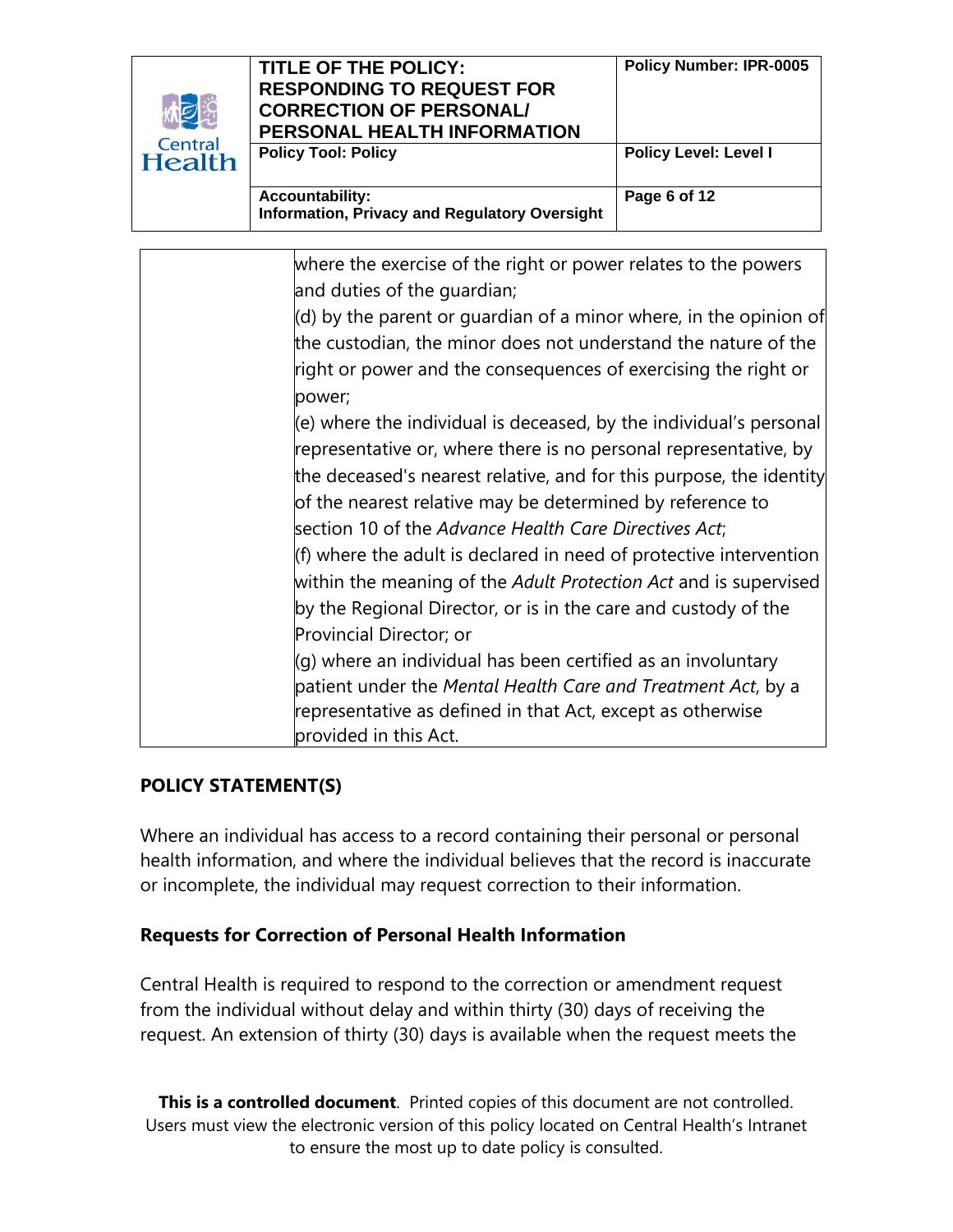| 林园                       | TITLE OF THE POLICY:<br><b>RESPONDING TO REQUEST FOR</b><br><b>CORRECTION OF PERSONAL/</b><br>PERSONAL HEALTH INFORMATION | <b>Policy Number: IPR-0005</b> |
|--------------------------|---------------------------------------------------------------------------------------------------------------------------|--------------------------------|
| Central<br><b>Health</b> | <b>Policy Tool: Policy</b>                                                                                                | <b>Policy Level: Level I</b>   |
|                          | <b>Accountability:</b><br><b>Information, Privacy and Regulatory Oversight</b>                                            | Page 7 of 12                   |

following criteria and the designate has informed the individual in writing of the reasons for the needed extension:

- Meeting the thirty (30) daytime limit would unreasonably interfere with the operations of the custodian; or
- The information that is the subject of the correction request is located in numerous records and cannot be completed within the time limit.

Central Health may grant or refuse the individual's request for correction as soon as possible and in any event not later than the expiration of the time limit as extended.

Central Health must grant the request for correction where the individual making the request demonstrates to the satisfaction of the designate that the record is incomplete or inaccurate for the purposes for which Central Health uses the information, and provides the information necessary to enable the correction of the record.

Central Health may refuse to grant the request for in the following situations:

- The record was not originally created by Central Health, or Central Health does not have sufficient knowledge, expertise and authority to correct the record;
- The information which is the subject of the request consists of a professional opinion or observation was made in good faith about the individual; or
- Central Health believes on reasonable grounds that the request is frivolous or made in bad faith.

Where Central Health fails to respond to a request for correction within the thirty (30) or sixty day time period, Central health will be considered to have refused the request for correction and the individual requesting correction may appeal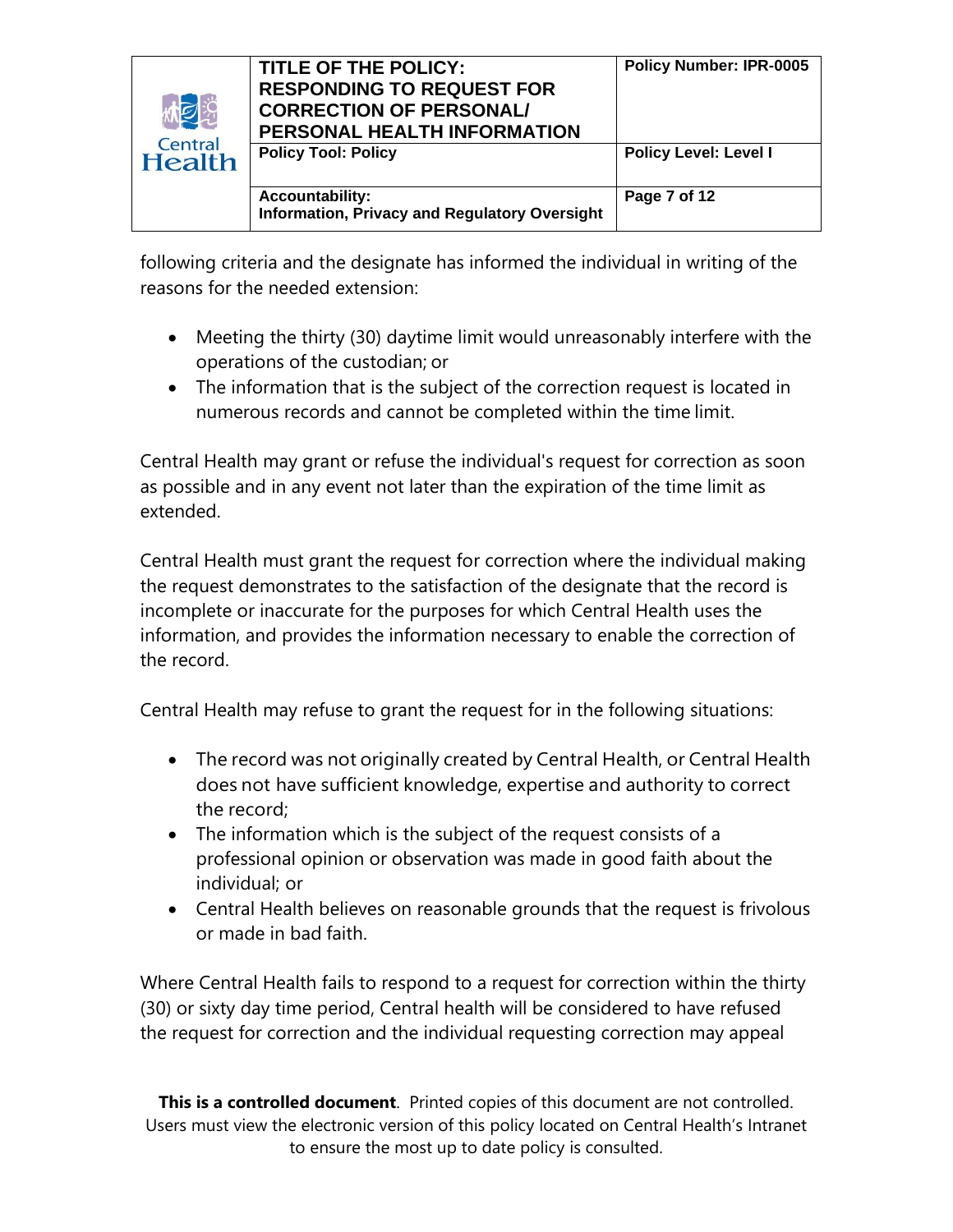| 林园                       | TITLE OF THE POLICY:<br><b>RESPONDING TO REQUEST FOR</b><br><b>CORRECTION OF PERSONAL/</b><br>PERSONAL HEALTH INFORMATION | <b>Policy Number: IPR-0005</b> |
|--------------------------|---------------------------------------------------------------------------------------------------------------------------|--------------------------------|
| Central<br><b>Health</b> | <b>Policy Tool: Policy</b>                                                                                                | <b>Policy Level: Level I</b>   |
|                          | <b>Accountability:</b><br><b>Information, Privacy and Regulatory Oversight</b>                                            | Page 8 of 12                   |

that refusal to the Trial Division or request a review of the refusal by the Information and Privacy Commissioner.

Where a request for correction is granted, the correction must include:

- Striking out the incorrect information in a manner that does not obliterate the record; or
- Where it is not possible to strike out the incorrect information, label the information as incorrect, sever the incorrect information from the record, store the incorrect information separately from the record, and maintain a link in the record that enables a person to trace the incorrect information; or
- Where it is not possible to record the correct information in the record, by ensuring that there is a practical system in place to inform a person accessing the record that the information in the record is incorrect and to direct the person to the correct information.

Where a request for a correction is granted, Central Health must provide written notice to the individual who made the request for correction of the specific action taken.

Central Health must provide written notice of the requested correction, to the extent reasonably possible, to a person to whom Central Health has disclosed the information within the 12 month period immediately preceding the request for correction, unless:

- Central Health reasonably believes that the correction or amendment will not have an impact on the ongoing provision of health care or other benefits to the individual; or
- Where the individual requesting the correction or amendment has advised that notice is not necessary.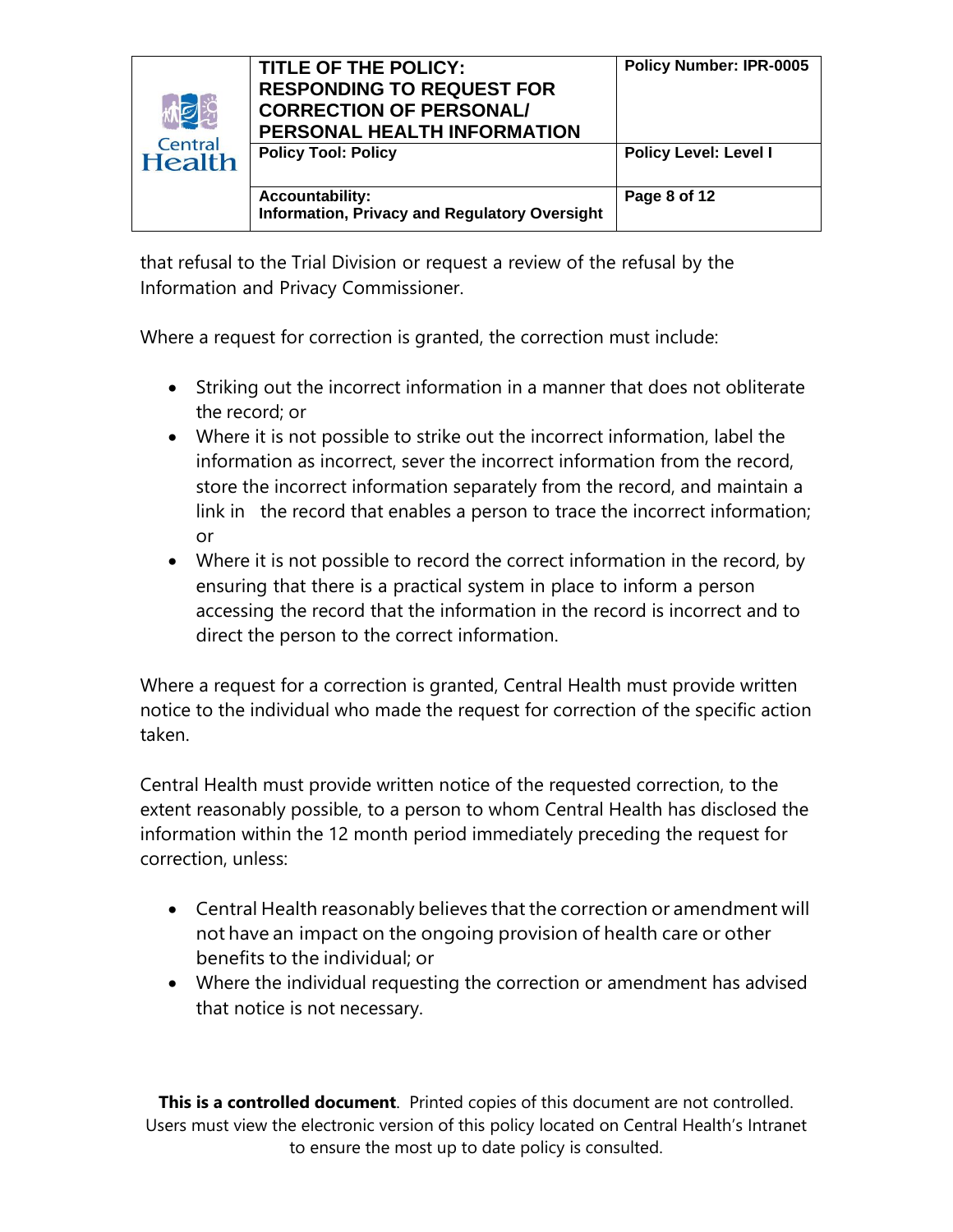| 林园                       | TITLE OF THE POLICY:<br><b>RESPONDING TO REQUEST FOR</b><br><b>CORRECTION OF PERSONAL/</b><br>PERSONAL HEALTH INFORMATION | <b>Policy Number: IPR-0005</b> |
|--------------------------|---------------------------------------------------------------------------------------------------------------------------|--------------------------------|
| Central<br><b>Health</b> | <b>Policy Tool: Policy</b>                                                                                                | <b>Policy Level: Level I</b>   |
|                          | <b>Accountability:</b><br><b>Information, Privacy and Regulatory Oversight</b>                                            | Page 9 of 12                   |

Where a request for correction of personal health information is refused, Central Health must:

- Annotate the personal health information with the correction that was requested and not made and, where reasonably possible, notify a person to whom the information was disclosed within the 12 month period immediately preceding the request for correction of the notation, unless Central Health reasonably expects that the notation will not have an impact on the ongoing provision of health care or other benefits to the individual or the individual requesting the correction has advised that notice is not necessary; and
- Provide the individual requesting the correction with a written notice setting out the correction that Central Health has refused to make, the refusal together with reasons for the refusal, and the right of the individual to appeal the refusal to the Trial Division or request a review of the refusal by the Information and Privacy Commissioner.

A request for correction to personal health information must be in writing unless the individual making the request:

- has limited ability to read or write English; or
- has a disability or a condition that impairs his/her ability to make a request in writing.

All requests for correction to personal health information must be entered as an Occurrence Report as per the [Occurrence Reporting Policy.](http://chintranet/pp/Administration/Clincial%20Safety%20Reporting%20System%20(CSRS)%20Policy.pdf)

## **PROCEDURE**

### **Requests for Correction of Personal Health Information**

1. Requests for correction to personal health information must be submitted in writing by the client or authorized representative.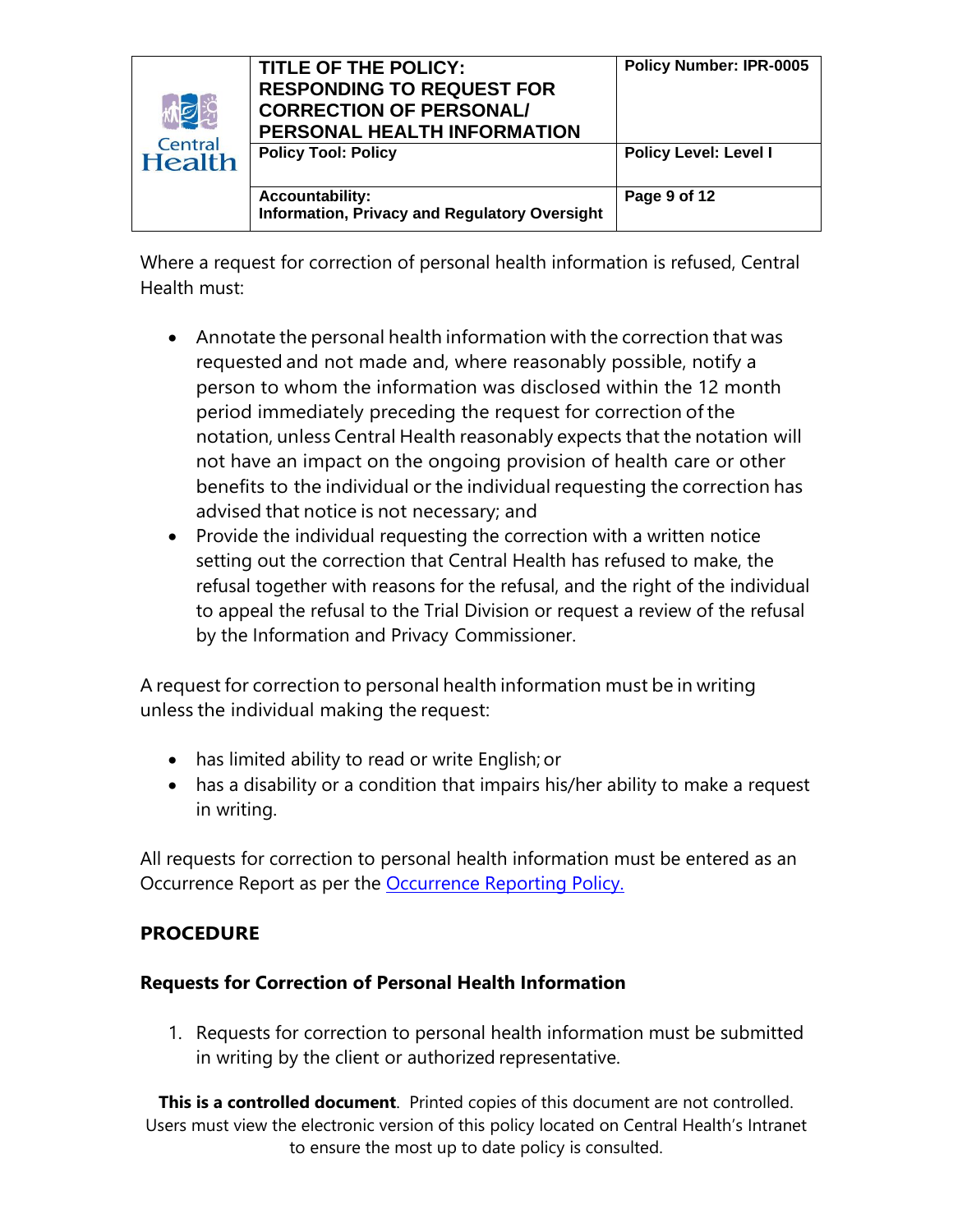| Ø                        | TITLE OF THE POLICY:                                 | <b>Policy Number: IPR-0005</b> |
|--------------------------|------------------------------------------------------|--------------------------------|
|                          | <b>RESPONDING TO REQUEST FOR</b>                     |                                |
|                          | <b>CORRECTION OF PERSONAL/</b>                       |                                |
|                          | PERSONAL HEALTH INFORMATION                          |                                |
| Central<br><b>Health</b> | <b>Policy Tool: Policy</b>                           | <b>Policy Level: Level I</b>   |
|                          |                                                      |                                |
|                          | <b>Accountability:</b>                               | Page 10 of 12                  |
|                          | <b>Information, Privacy and Regulatory Oversight</b> |                                |
|                          |                                                      |                                |

- 2. The request must be date stamped by the recipient of the request, at the specific site.
- 3. Requests for correction of personal health information must be submitted to the Central Health Privacy Office and must contain the following information:
	- client's name.
	- date of birth,
	- MCP number, or other unique identifier,
	- address,
	- sufficient information to allow for record retrieval with reasonable effort, such as the dates the personal health information would have been collected, used and/or disclosed.
- 4. The Central Health Privacy Office will forward a standard letter of acknowledgement to the client or authorized representative, advising that the request for correction of personal health information was received and will be responded to within the legislated timeframe of 30 days from date of receipt.
- 5. The Privacy Manager must review the request for correction in consultation with relevant service providers, as appropriate, depending on the nature of the request to ensure the integrity of the record and requested corrections.
- 6. When the request is granted, the Privacy Manager will consult other appropriate departments to determine the process to correction information.
- 7. In the event the request cannot be responded to within the standard 30 day timeframe, the Privacy Manager will forward, in writing, a notification of an extension and the reasons thereof to the requestor.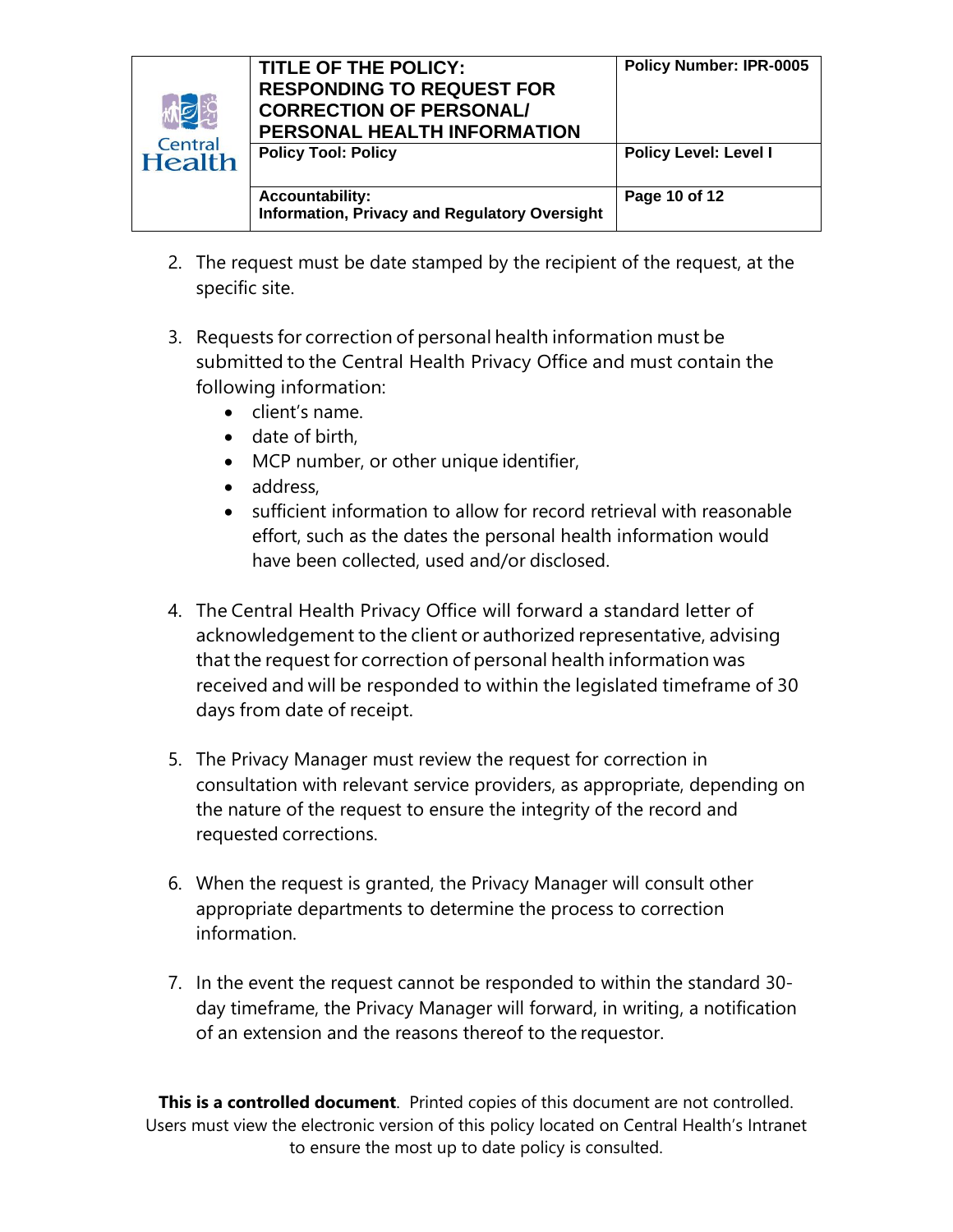|                          | TITLE OF THE POLICY:                                 | <b>Policy Number: IPR-0005</b> |
|--------------------------|------------------------------------------------------|--------------------------------|
|                          | <b>RESPONDING TO REQUEST FOR</b>                     |                                |
| TØ                       | <b>CORRECTION OF PERSONAL/</b>                       |                                |
|                          | PERSONAL HEALTH INFORMATION                          |                                |
| Central<br><b>Health</b> | <b>Policy Tool: Policy</b>                           | <b>Policy Level: Level I</b>   |
|                          |                                                      |                                |
|                          | <b>Accountability:</b>                               | Page 11 of 12                  |
|                          | <b>Information, Privacy and Regulatory Oversight</b> |                                |
|                          |                                                      |                                |

- 8. An extension is only possible where meeting the 30-day time limit would unreasonably interfere with the operations of Central Health orthe information which is subject to the correction is located in numerous records and cannot be completed within the time limit.
- 9. The client or authorized representative will be provided a written notice of the outcome of the request, whether approved or denied, as soon as possible and no later than 30 days or a maximum of 60 days from the date of the request, where the request is extended.
- 10. Where the request for correction has been refused, the requestor has to be informed in writing of the refusal, the reasons for the refusal and the individual's right to request a review of the refusal by the Information and Privacy Commissioner.
- 11. Where correction was granted, Central Health must provide written notice of the requested correction, to the extent reasonably possible, to a person to whom Central Health has disclosed the information within the 12 month period immediately preceding the request for correction, unless: Central Health reasonably believes that the correction or amendment will not have an impact on the ongoing provision of health care or other benefits to the individual; or where the individual requesting the correction or amendment has advised that notice is not necessary.
- 12. All written correspondence in respect to the request for correction, as well as the original request whether approved or refused, must be filed on the client's record.

## **Requests for Correction of Personal Information**

An individual may request a correction of personal information by making a request to the public body, such as Central Health, to which the person believes has custody or control of the record of personal information.